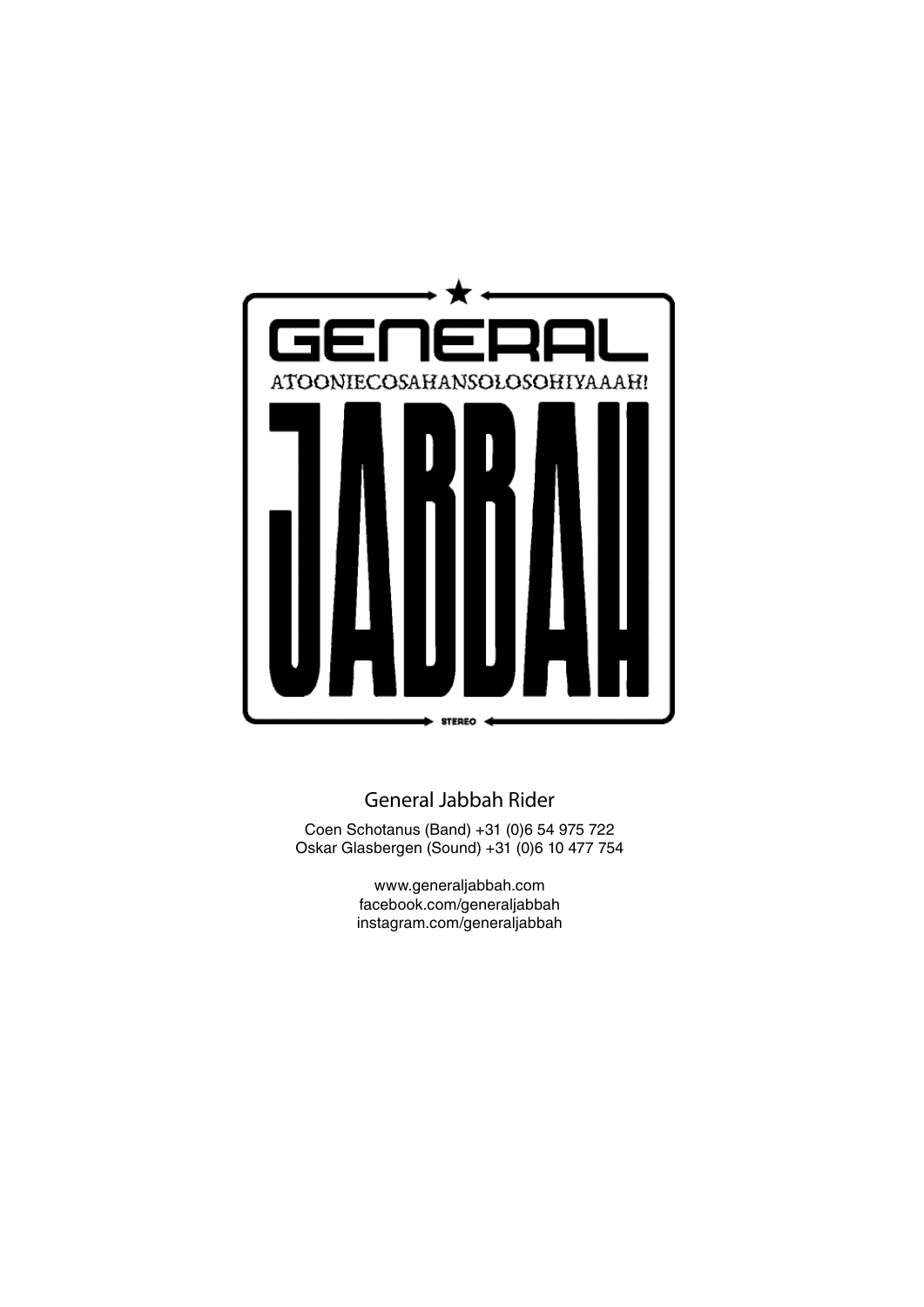

Hospitality rider We are a big band of starving musicians so make sure to give us a warm welcome and stuff our bellies so we can play at our best!

Dressing Room Bottles of water Beers Bottles of white wine (Sauvignon Blanc) Coca Cola Snacks & Fruit Fresh towels

#### Dinner

We are not hard to please, dinner wise. However we do love a good meal. We would appreciate it if you could let us know what the options are in advance.

Stage 10x bottles of water

#### Guestlist

We are a big band and enjoy bringing our friends and loved ones. Please inform us how many extra people we can bring to the show. We will gladly provide you with a list of names and other required details.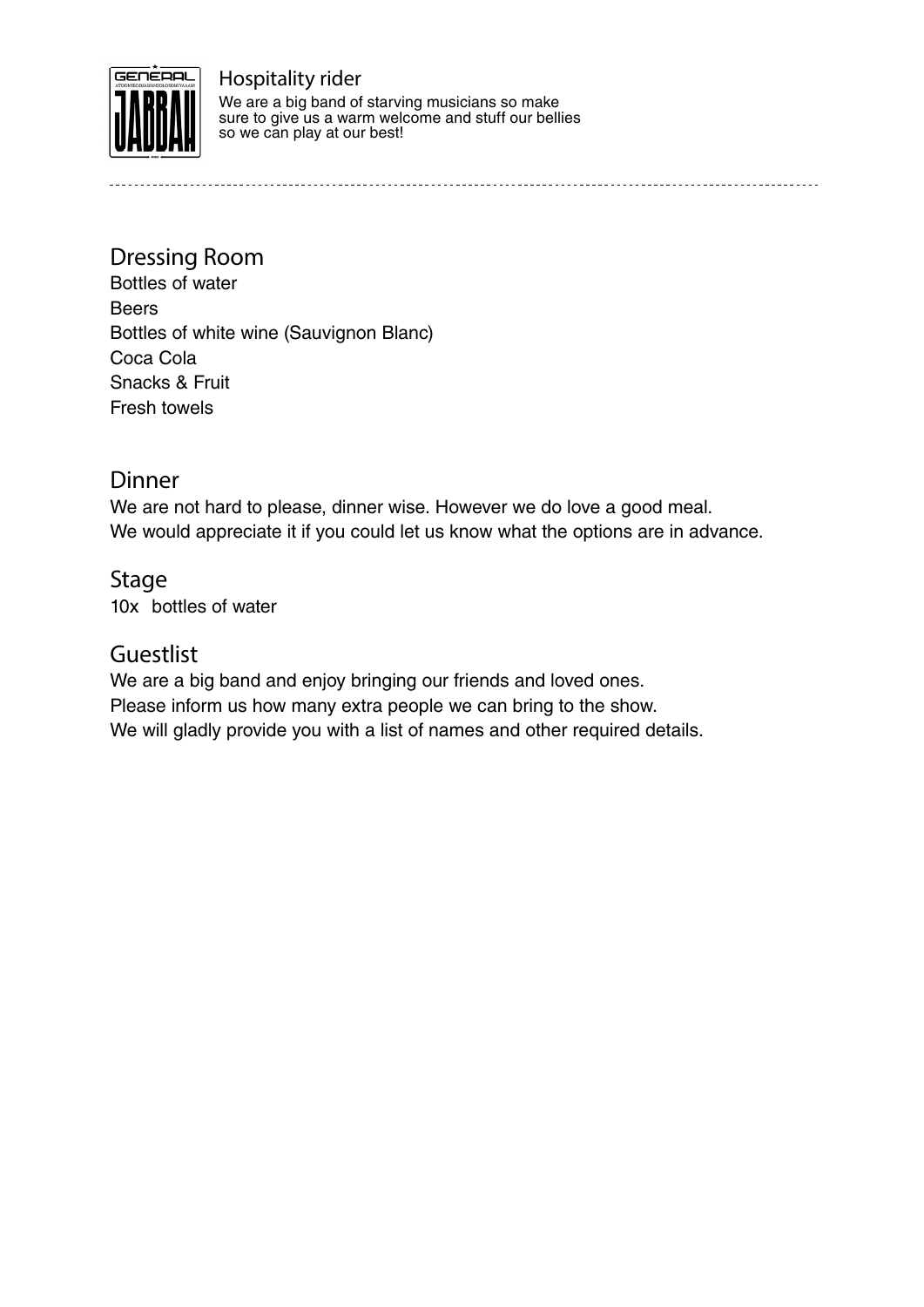

Technical rider

Oskar Glasbergen (Sound) +31 (0)6 10 477 754

# CHANNEL LIST

| Chnl: Instr: | SUGGESTED MIC/DI:   |                        |
|--------------|---------------------|------------------------|
| 1.           | <b>Kick</b>         | Beta 52a               |
| 2.           | Snare Top           | <b>SM57</b>            |
| 3.           | <b>Snare Bottom</b> | e604                   |
| 4.           | Hihat               | KM148/C451E            |
| 5.           | <b>Rack Tom</b>     | e604                   |
| 6.           | Floor Tom 1         | e604                   |
| 7.           | Floor Tom 2         | e604                   |
| 8.           | OH L                | C414/214/KM148         |
| 9.           | OH R                | C414/214/KM148         |
| 10.          | Timbale             | SM57/e604              |
| 11.          | Perc 1 OH           | C414/214/KM148         |
| 12.          | Perc 2 OH           | C414/214/KM148         |
| 13.          | Bass DI             | Radial Pro48/BSS AR133 |
| 14.          | <b>Bass Mic</b>     | MD421/RE20             |
| 15.          | Guitar 1 (lead)     | SM57/MD421/e609        |
| 16.          | Guitar 2 (rhythm)   | SM57/MD421/e609        |
| 17.          | <b>Stage Piano</b>  | <b>Stereo DI</b>       |
| 18.          | Hammond Organ       | <b>Stereo DI</b>       |
| 19.          | Trombone            | <b>MD421</b>           |
| 20.          | Trumpet 1           | Provides own mic       |
| 21.          | Trumpet 2           | Provides own mic       |
| 22.          | Lead Vox            | Beta 58a               |
| 23.          | BV <sub>1</sub>     | <b>SM58</b>            |
| 24.          | BV <sub>2</sub>     | <b>SM58</b>            |
| 25.          | <b>Guest Vox</b>    | <b>SM58</b>            |

\* Left "thru" (or "link") goes into amp for stage monitoring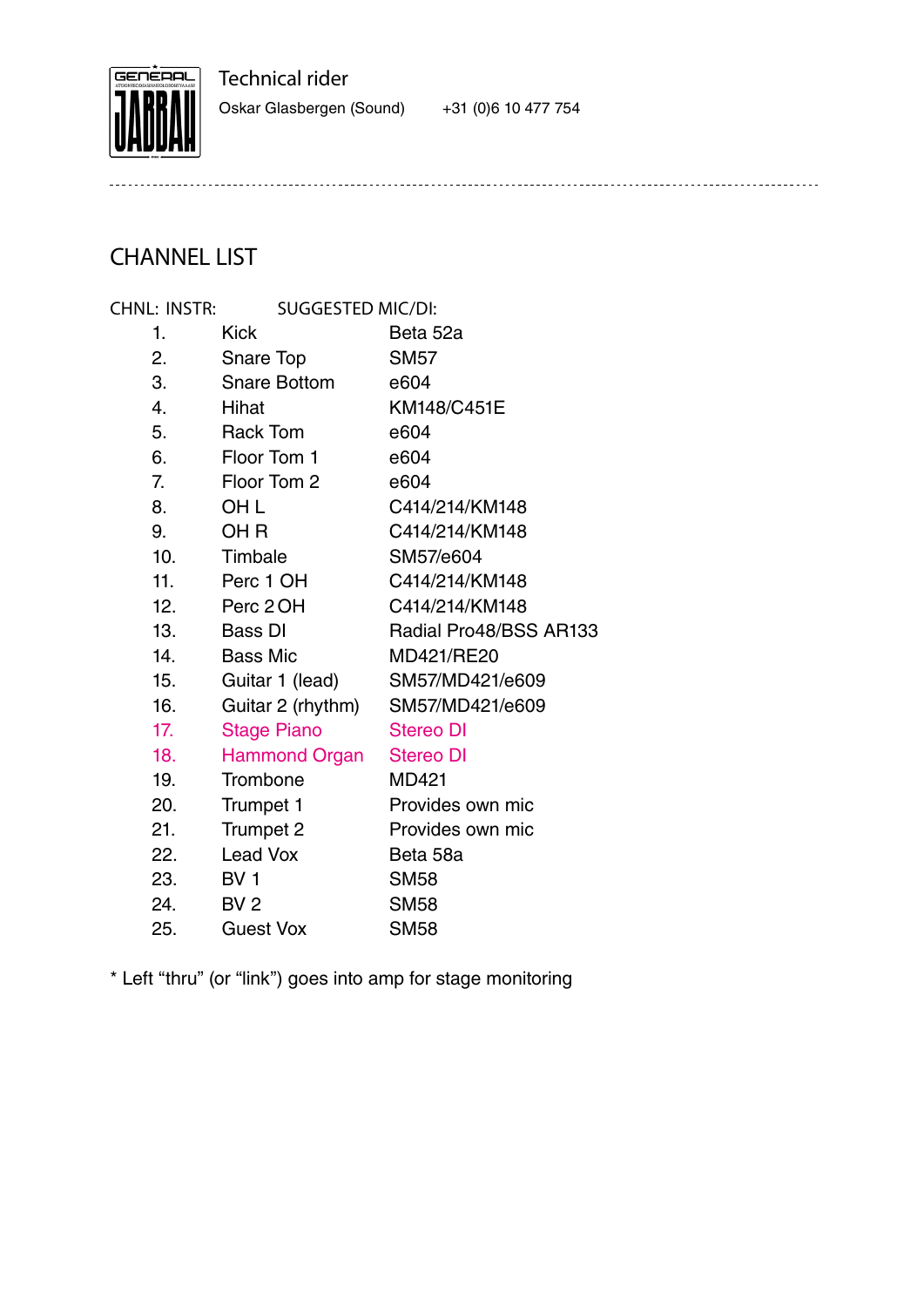Technical rider



Oskar Glasbergen (Sound) +31 (0)6 10 477 754

# VCA Groups:

- 1. Drums (channel 1-10)
- 2. Percussion (channel 11-15)
- 3. Bass (channel 16-17)
- 4. Guitars (channel 18-19)
- 5. Organ (channel 20)
- 6. Synth (channel 21-22
- 6. Horns (channel 23-25)
- 7. Vocals (channel 26-29)
- 8. Effect returns

# Effect Sends:

- 1. Stereo Hall Verb
- 2. Stereo Spring Verb
- 3. Stereo Tap Delay

### Technical Requirements:

- House FOH tech who's familiar with the console
- Dedicated side stage monitor tech
- 7 Monitor groups (see stageplot for positioning)
- Talkback mic from FOH to Monitors

## Light

Main colors purple & blue (mix with orange/yellow/red) **Blinders** 1 big red laser in the middle

## Stage

Drum riser 3x2 meter Backdrop 3x2 meter (rings every 30 cm) Beamer backdrop DVD 16x9 Full HD 10x Bottles of water